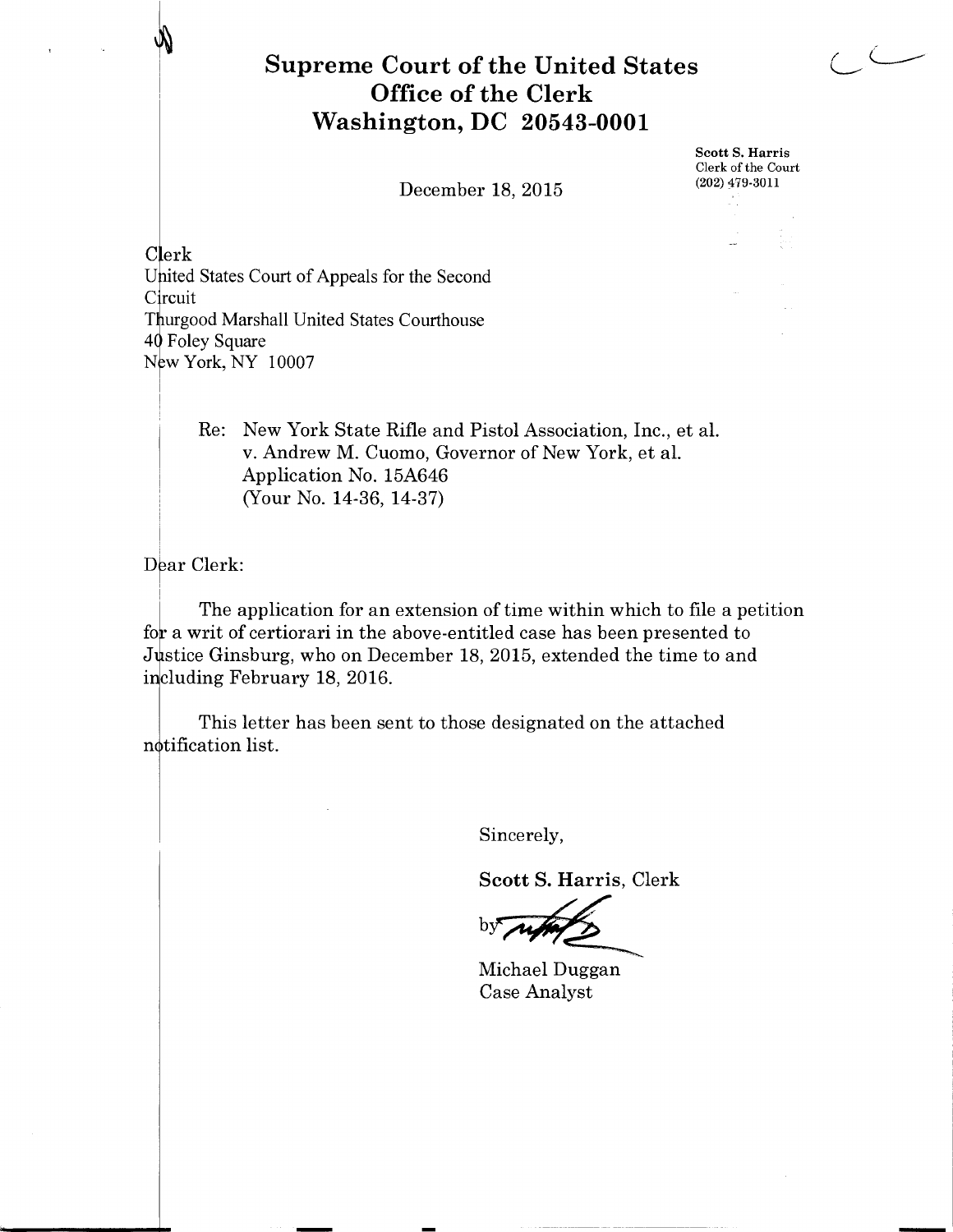## **Supreme Court of the United States Office of the Clerk Washington, DC 20543-0001**

Scott S. Harris Clerk of the Court (202) 479-3011

## NOTIFICATION LIST

Mr. David H. Thompson ooper & Kirk, PLLC 523 New Hampshire Avenue, NW ashington, DC 20036

 $\blacksquare$ 

 $\bar{t}$ 

~lerk Wnited States Court of Appeals for the Second Circuit Thurgood Marshall United States Courthouse<br>
40 Foley Square<br>
New York, NY 10007 0 Foley Square New York, NY 10007